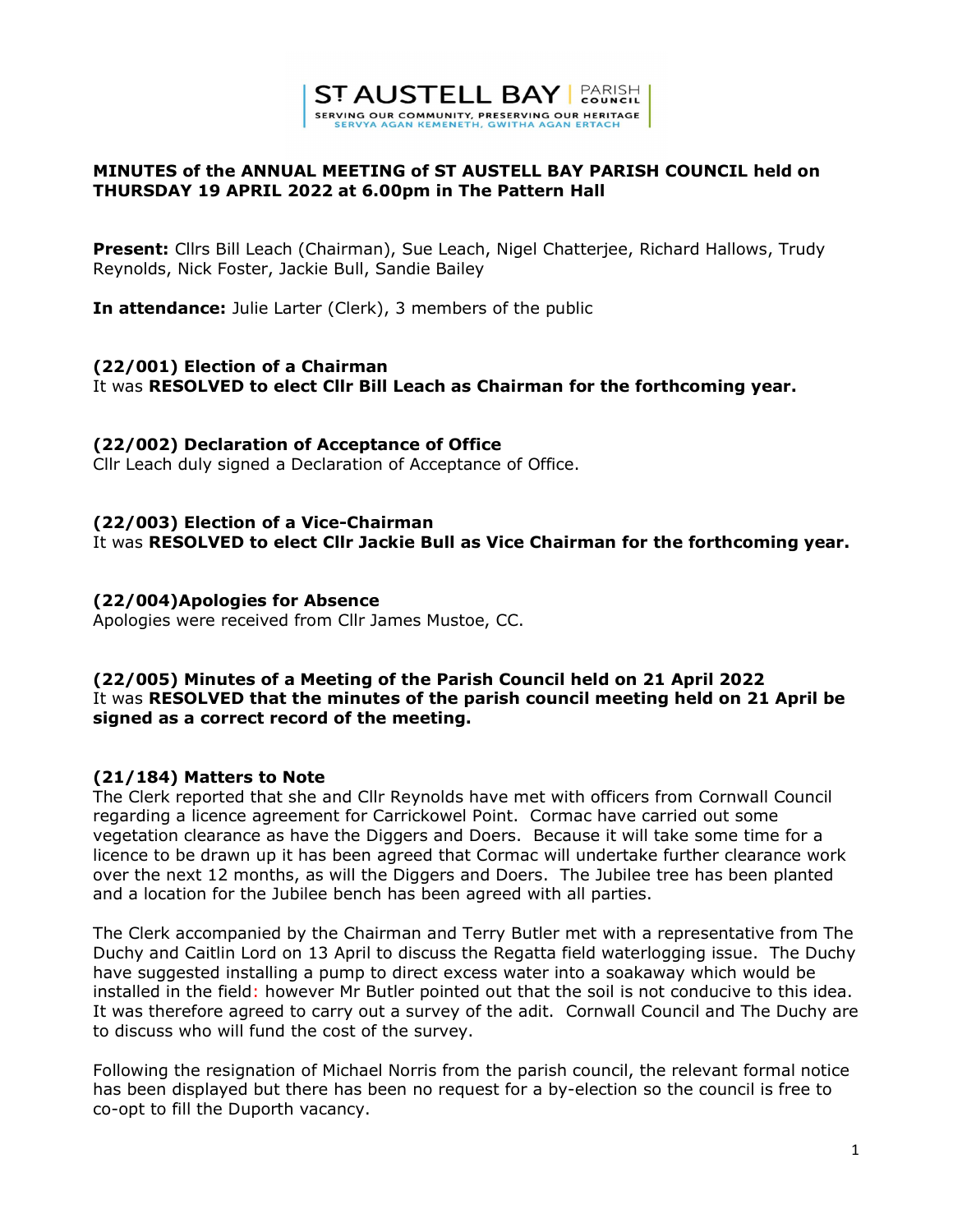

Following last month's request from councillors to ask Cormac to place no waiting cones on Duporth Road and Porthpean Beach Road, the Clerk has been informed that this will not be possible as they were permitted last year under emergency Covid legislation which has now expired. Councillors expressed their disappointment about this decision and Cllr Mustoe is to speak to the Highways Officer.

#### (21/185) Declarations of Interest on Items on the Agenda

There were no declarations of interest.

#### (21/186) Chairman's Announcements

The Chairman formally thanked Michael Norris for his contribution to the parish council both before the inception of the council and for his service as a councillor. The Chairman added that he will be sadly missed.

## (21/187) Cornwall Councillor's Report

Cllr Mustoe spoke about concerns that have been raised with him regarding the removal of trees on land opposite Foundry Parc. Cllr Mustoe explained that the Forestry Commission has issued a licence for 5 years based on a tree safety report. A separate tree thinning licence has been granted to clear a further 30% of standing trees. Cllr Mustoe pointed out that this is not a matter for the planning authority as it has been authorised by the Forestry Commission. Cllr Mustoe will speak to Cornwall Council to see if there is a mechanism for notifying the parish council in future when licences are issued by the Forestry Commission. Cllr Mustoe was pleased to report that the parish council's top priorities for the Community Network Highways Scheme have been approved. Cllr Mustoe explained that Cornwall Council is in the process of adopting 2 new sections of the SWCP out of Charlestown but the matter had to go out to consultation. Two objections have been received and officers are working with both parties to try to have their objections withdrawn but until a resolution can be found the coastpath will remain shut. Cllr Mustoe said that Cornwall Council was currently seeking tenders for Porthpean Outdoor Education Centre and part of the requirement is that the successful tender will be required to continue to run the toilets at Porthpean beach. If an operator is not in place by 31 July, Cormac have undertaken to keep the toilets open.

#### (21/189) Public Participation

A number of members of the public had attended the meeting because of the closure of the SWCP both sides of Charlestown. The Clerk read out the following statement from Cormac:

"Cormac and Cornwall Council are working closely with the full cooperation of the land owners to formalise the SWCP either side of Charlestown Harbour. This involves a legal process under the Highways Act 1980 known as a Public Path Order (PPO). Once a PPO is made, it is put out to consultation and the consultees have a right to object to the made order before it is confirmed.

Cornwall Council has received two objections to the proposed route and both Cormac and Cornwall Council are working with the parties that have objected to address their concerns and clarify the importance of the SWCP for St Austell Bay and for the County as a whole. We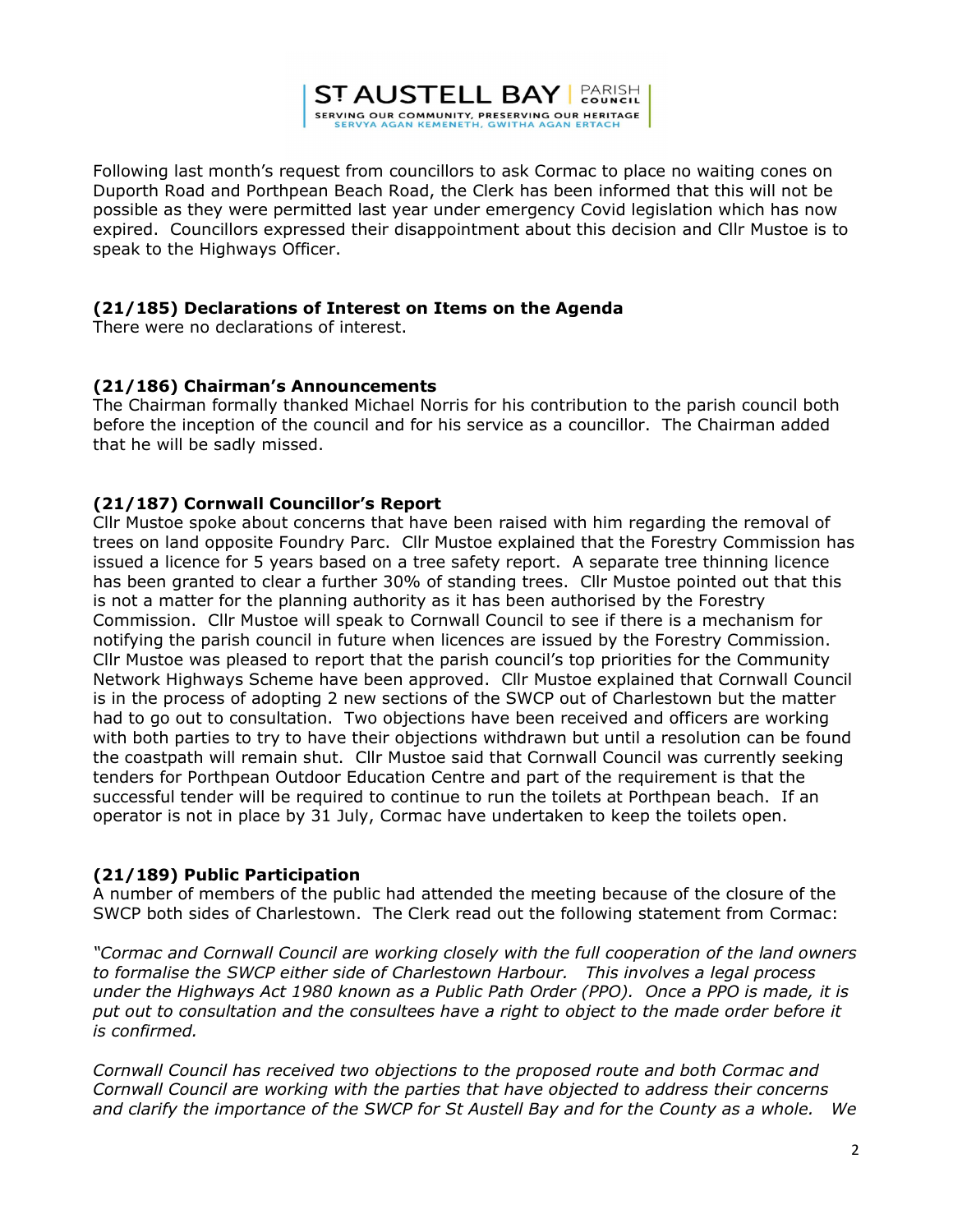# **ST AUSTELL BAY | PARISH** SERVING OUR COMMUNITY, PRESERVING OUR HERITAGE

hope once the parties that have objected have all the information we can provide to set aside their concerns, that these objections will be withdrawn.

Until the objections are withdrawn and / or the PPO's are confirmed, these routes are permissive and not a Public Right of Way and will need to remain closed".

Several members of the public asked who the objectors are and what the objections are but the Clerk explained that details remain confidential.

A member of the public spoke about speeding on Charlestown Road. The problem is particularly bad at builders' changeover times and at weekends. Charlestown Road is used as a rat run and it appears that some motorcyclists are using the road for speed trials. The resident is particularly concerned because it is happening close to both entrances to the Regatta field. The Chairman explained that the parish council has asked for Charlestown Road to be included in Cornwall Council's "20 is Plenty" scheme. Cllr Mustoe commented that the scheme is currently being trialled in a few areas in Cornwall and the outcome of the trials will determine whether the scheme gets rolled out across the county. Cllr Mustoe is to ask Highways to carry out another speed monitoring exercise on the road.

A member of the public referred to planning application PA21/09839 and outlined his concerns about the lack of transparency in the planning process.

#### (21/190) Planning Applications and Related Matters

(a) (i) PA22/02584 – 2 Rashleigh Mews: Replace existing softwood facias with uPVC, replace existing white uPVC gutters and rainwater downpipes with white uPVC, replace 2 dormer windows wall currently in painted softwood weatherboards with cement fibre weatherboard in white

Councillors did not wish to comment until comments from the Conservation Officer and WHS planning officer are available.

(ii) PA22/03359 and PA22/03360 (LBC) – 14 Quay Road: Construction of glazed roof extension to rear of existing house and outbuildings

Councillors did not wish to comment until comments from the Conservation Officer and WHS planning officer are available.

(b) It was noted that the following pre-applications have been submitted to Cornwall Council

(i) PA22/00005/PREAPP – Land south of Charlestown Road: Pre application advice for construction of 4 commercial/business (Use Class E(g)) units and associated car parking

(ii) PA22/006725/PREAPP – Land south of Charlestown Road: Pre-application advice for demolition of existing building and constructions of building for mixed use as office, workshop, retail and exhibition space

The Chairman explained that the council could not comment on the applications for fear of pre-determination but he said that he has already pointed out that PA22/00005/PREAPP is outside the development boundary. The Chairman reported that Mr Munding has requested a meeting with himself and the clerk. The Chairman said he would also like a Charlestown councillor to attend. It was agreed that the Chairman would be accompanied by Cllr Hallows and the Clerk. If Cllr Hallows is not available then Cllr Chatterjee will attend.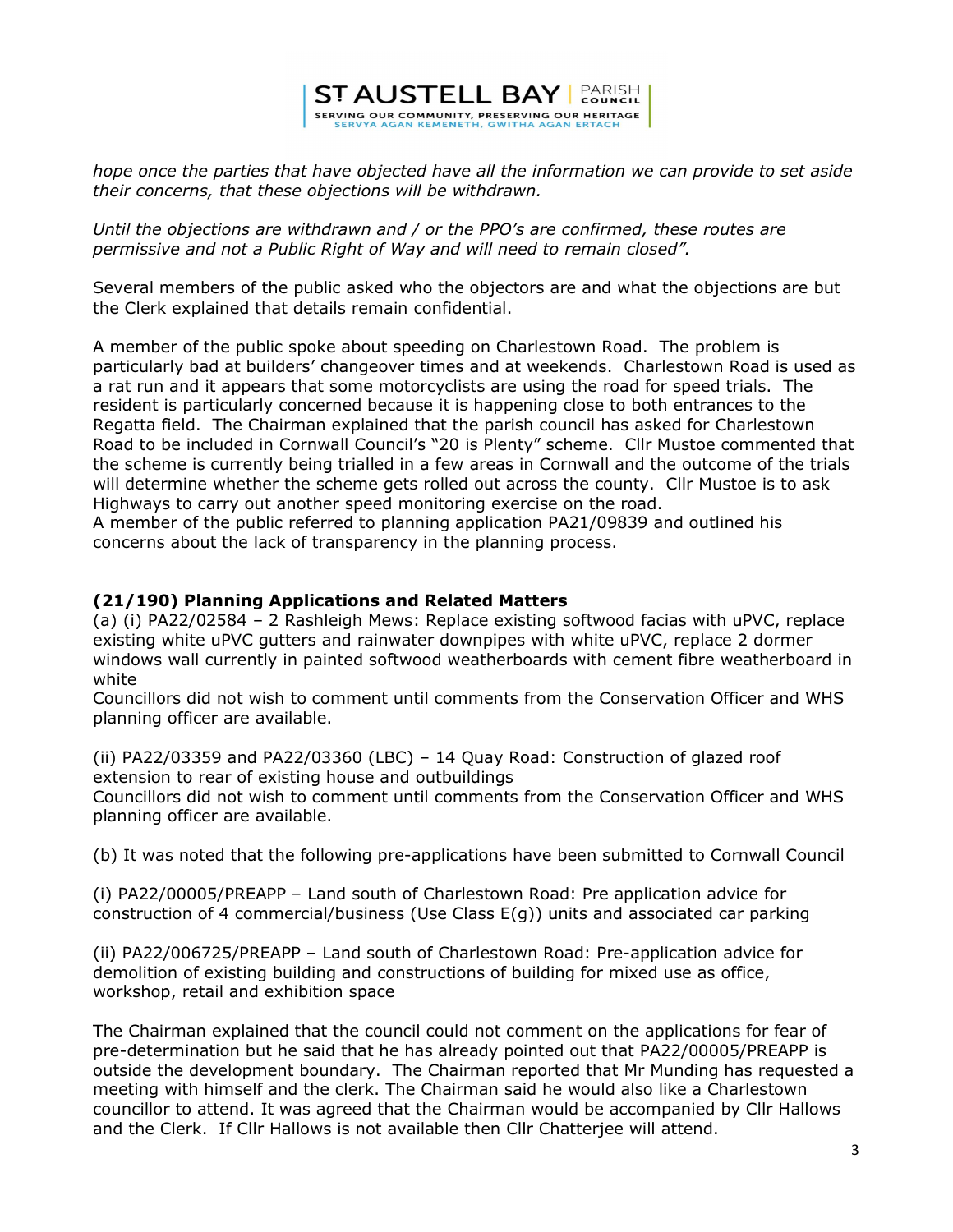

(c) The Clerk updated members on the following planning applications:

(i) PA22/01531 – Charlestown Harbour: Erection of a single camera column and installation of an ANPR camera to aid management of the car park. Erection of signage to allow effective management of the car park

(ii) PA22/01532 – Charlestown Harbour: Advertisements for parking information signs, informing the users of the car park the enforcement regime utilised on the site. Signs are installed according to the British Parking Association requirements The planning officer has told the Clerk that she is unlikely to approve the above 2 applications as they stand at the moment.

(iii) PA22/01715 – Land known as The Orchard (Adjacent to Lovering Clay Dry), Quay Road: Application for Outline Planning Permission with all matter reserved for the construction of up to 3 dwellings and associated works This case is ongoing.

(iv) PA21/09839 – The Old Orchard, Ropewalk Lane: Formation of a detached dwelling The Clerk was asked to ask the Conservation Officer for her comments of 17 March.

(v) PA21/11667 – Trevean, Porthpean Beach Road: Outline application for a single dwelling plus associated works This application is likely to be approved.

(vi) PA21/12089 – Southwinds, Porthpean Beach Road: Construction of a single storey, combined use annexe holiday let with associated terrace within the north-west amenity No update was available.

(vii) PA22/00352 – The Retreat, Porthpean Beach Road: Extensions and general alterations including replacement roof No update was available.

(viii) PA21/07841: 179 Charlestown Road: Proposed summer house and decking No update was available.

(ix) PA20/09948 – Land south of The Retreat, Porthpean Beach Road: Detached dwelling with internal garage submission following outline approval PA19/08946 but with increased plot size This application was approved by the Central Sub Area Planning Committee on 11 April. The Chairman thanked Cllr Reynolds and Cllr Mustoe for speaking at the Committee meeting.

(d) The Clerk reported that an Exception Notice has been granted for the removal of a dead Elm tree in St Paul's churchyard and that the application has been approved by the Tree Officer.

#### (21/191) South West Coast Path Closure

The Chairman reported that Cornwall Council has conducted another drone survey on the closed section at Duporth and the report is awaited. The closure of the paths out of Charlestown was dealt with under Public Participation.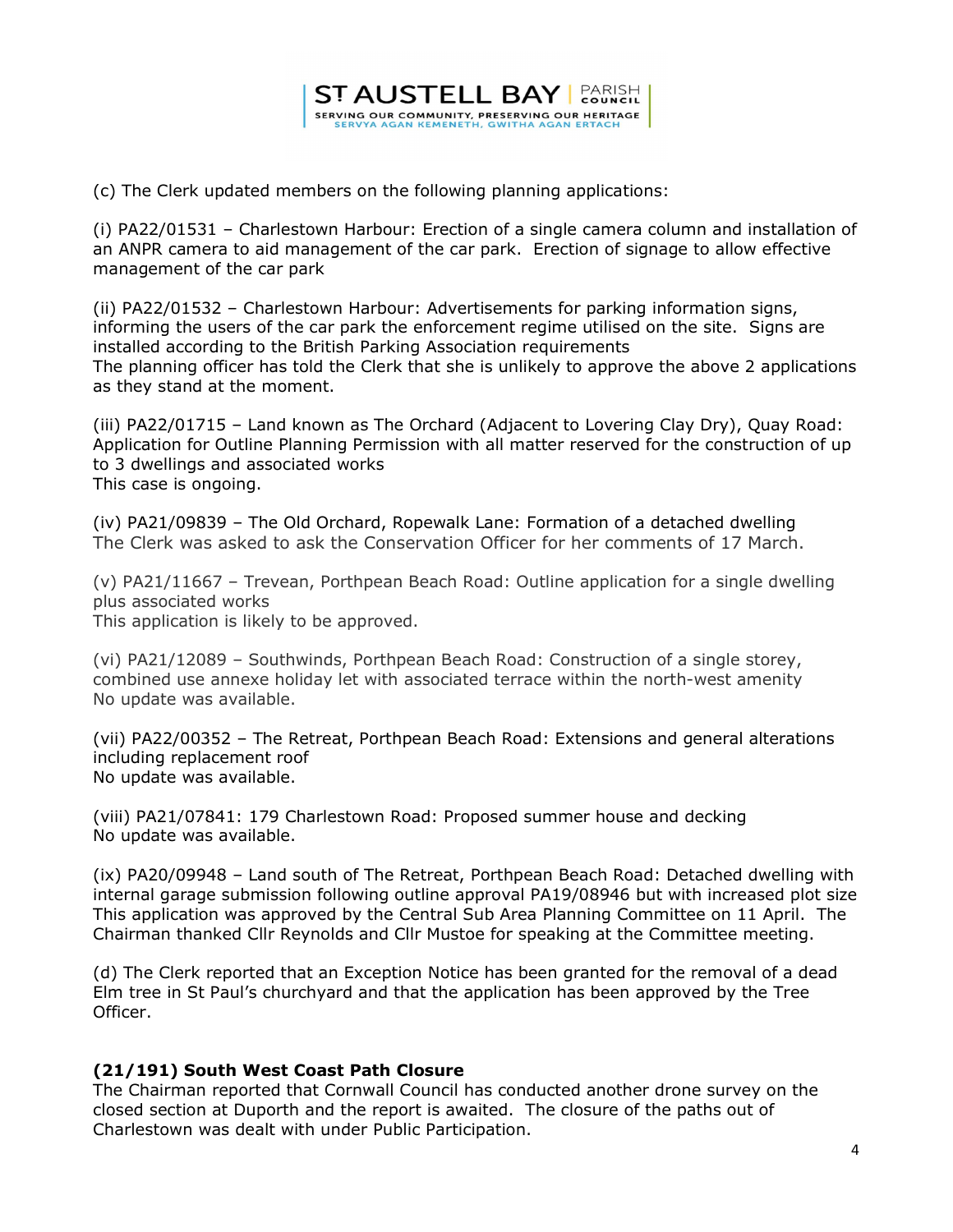## (21/192) Queens Platinum Jubilee Celebrations

Cllr Hallows reported that he has completed and submitted Cornwall Council's Event Notification Form and is currently writing the risk assessment for the beacon event. He is awaiting a copy of the risk assessment from the fireworks company. Positioning of crowd control barriers has been agreed.

The Clerk reported that the beacon should arrive next week and Cllr Hallows said that he has tried in vain to obtain Propane gas but is making enquiries to borrow a cylinder.

Cllr Hallows is seeking a Cornet player for the evening. Cllr Leach suggested a contact. Cllr Leach explained that 7 groups in the parish made applications for funding towards street parties and she and the Clerk have allocated funds totalling  $£1,195$  with all applications receiving roughly the amount requested. There were 2 requests for gazebos, 1 for tables and 1 for a croquet set and in order to make the funding go as far as possible, groups requesting these have been asked to return them to the parish council in order that they can be lent out for future use

## (21/193) Working Parties

(a) Traffic Working Party

The working party has not met. Yellow lining for Duporth Road and Porthpean Beach Road has been approved by the Community Network Panel, but residents' parking bays on Charlestown Road and Duporth Road will have to be considered as part of an holistic view of traffic problems in the area.

(b) Environment and Climate Crisis Working Party

## (i) Carbon Footprint Report

The carbon footprint report for St Austell Bay parish had been previously circulated and Cllr Reynolds expressed concern that the parish's carbon footprint was higher than average. She felt that this could be a combination of the rural nature of the parish, an elderly population and a large proportion of holiday homes. She has compared the parish with other coastal parishes and they all seem to have a higher rate of carbon consumption than inland parishes. Cllr Chatterjee questioned the philosophy behind the document. The document is to be reviewed in 12 months' time.

(ii) Notes from the working party meeting held on 12 April had been previously circulated and can be found on the council's website.

## (21/194) Highways Matters

There was nothing to report.

## (21/195) Financial Matters

It was noted that the Clerk had purchased a replacement dishwasher for the hall using her delegated powers as it was not possible to repair the existing one.

The current financial position was noted and the following payments were authorised: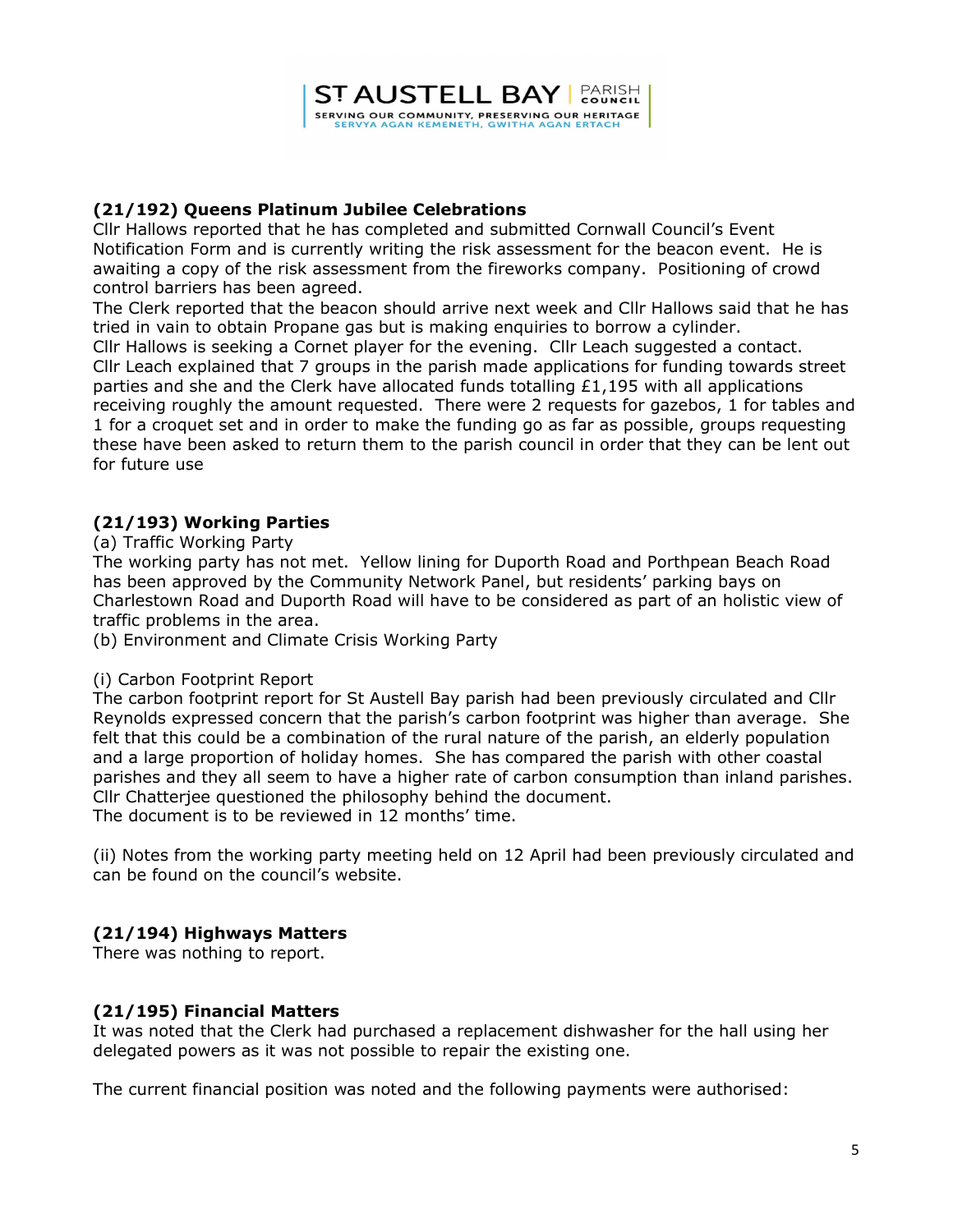# **ST AUSTELL BAY | PARISH**

SERVING OUR COMMUNITY, PRESERVING OUR HERITAGE

| Method |  |
|--------|--|
|        |  |

| οf             |                                 |                                           |   |            |
|----------------|---------------------------------|-------------------------------------------|---|------------|
| <b>Payment</b> | <b>Payee</b>                    | <b>Purpose</b>                            | £ |            |
| <b>BACS</b>    | <b>BHIB</b>                     | Insurance                                 | £ | 1,699.30   |
| <b>BACS</b>    | David Ogilvie                   | 3 x Jubilee benches                       | £ | 3,829.20   |
| <b>BACS</b>    | The Sign Shed                   | New signs for public toilets              | £ | 47.52      |
| <b>BACS</b>    | Royal Mail                      | Reply paid postage for traffic survey     | £ | 75.92      |
| <b>BACS</b>    | Royal British Legion Industries | 3 x plaques for Queens Green Canopy trees | £ | 464.97     |
| <b>BACS</b>    | <b>SSE Energy Suppliers</b>     | Quarterly electricity for hall            | £ | 1,550.42   |
| DD             | <b>Blenheims Estate</b>         | Foundry Parc Amenity Charge               | £ | 21.11      |
| DD.            | Lloyds Bank                     | Credit card*                              | £ | 181.65     |
| <b>DD</b>      | SWW                             | Water for toilets                         | £ | 103.50     |
| DD             | BT                              | Mobile phone                              | £ | 24.00      |
| DD             | <b>BT</b>                       | Telephone and internet                    | £ | 91.03      |
| <b>DD</b>      | Xerox Finance                   | Photocopier lease quarterly payment       | £ | 141.26     |
| <b>BACS</b>    | <b>Cornwall Waste Solutions</b> | Litter disposal                           | £ | 19.80      |
| <b>BACS</b>    | Lyreco                          | <b>Bleach</b>                             | £ | 3.12       |
|                |                                 | Toilet rolls                              | £ | 152.50     |
|                |                                 | Stationery                                | £ | 28.26      |
| <b>BACS</b>    | <b>KBS Depot</b>                | 2 x benches for Porthpean Beach           | £ | 894.00     |
| <b>BACS</b>    | K A Still                       | Jubilee Party Grant (Higher Porthpean)    | £ | 50.00      |
| <b>BACS</b>    | S Hope-Pears                    | Jubilee Party Grant (Charlestown Road     | £ | 360.00     |
| <b>BACS</b>    | A M Burrell                     | Jubilee Party Grant (The Courtyard)       | £ | 50.00      |
| <b>BACS</b>    | M Caddy                         | Jubilee Party Grant (Quay Road)           | £ | 180.00     |
| <b>BACS</b>    | <b>Staff</b>                    | April salaries and oncosts                |   | £ 2,526.08 |

## (21/196) Meetings/Training Attended

- 22 March Cllr Reynolds attended Cornwall Council's planning training
- 24 March The Chairman and Clerk attended the St Austell and Mevagissey Community Network Panel
- 30 March The Chairman and the Chairman of the Regatta Committee planted a Jubilee tree in the Regatta field
- 5 April Various councillors attended a history tour of Charlestown given by Lyndon Allen
- 6 April Cllr Reynolds and the Clerk met with an officer from Cormac to discuss land at Carrickowel Point
- 11 April Cllr Reynolds represented the parish council at the Central Sub Area Planning Committee meeting
- 12 April Cllrs Reynolds and Chatterjee attended a meeting of the Environment and Climate Crisis working party
- 13 April The Chairman and Clerk met with a representative from The Duchy and Cornwall Council regarding drainage issues in the Regatta tree

# (21/197) Correspondence